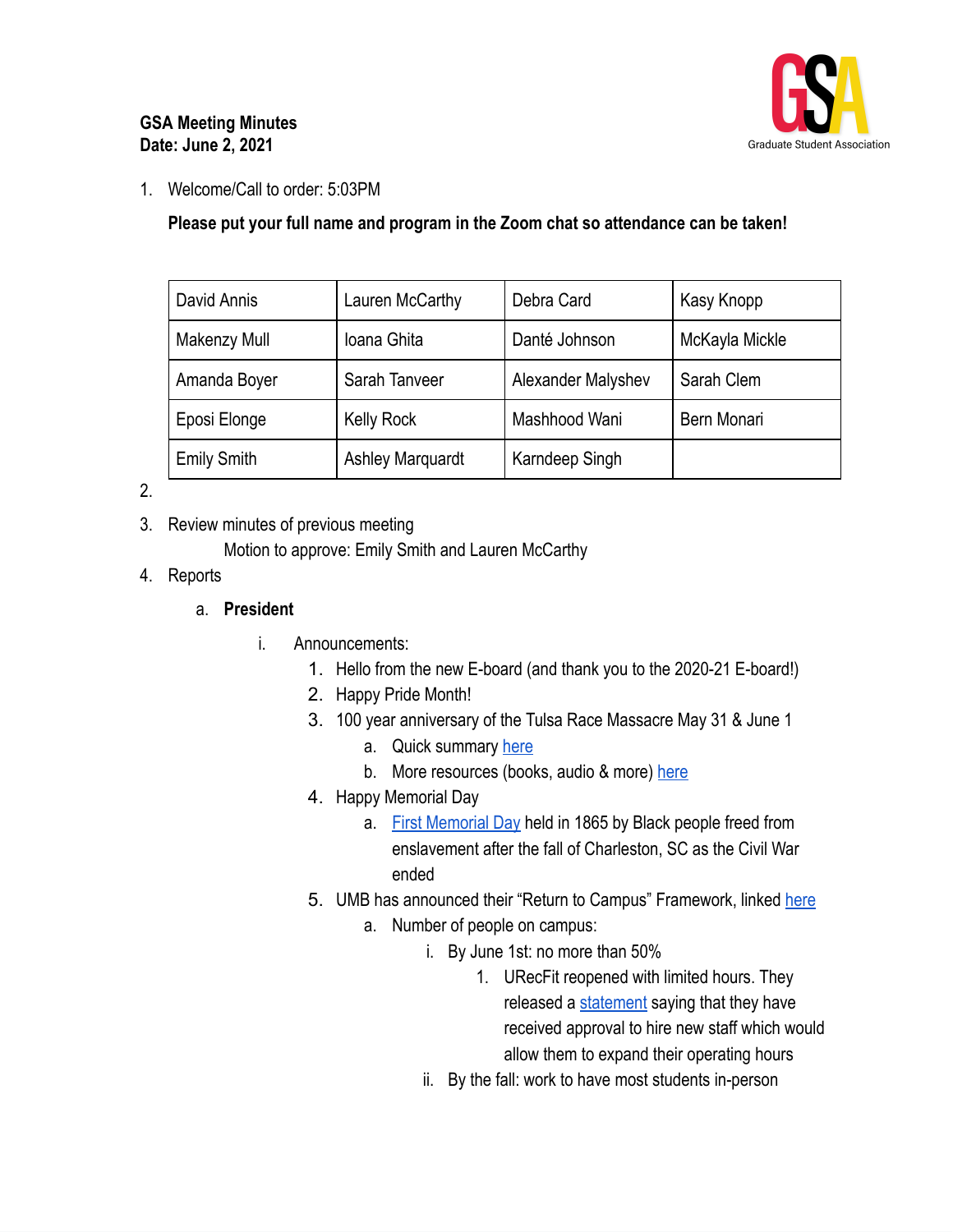## b. **Vice President**

- i. Announcements
	- 1. Social Activities Committee
		- a. Exploring bringing a Hollaback! bystander intervention training
	- 2. USGA Announcements:
		- a. Equity Committee selected a new DEI Officer for USGA's Equity **Committee**
		- b. If you are a current senator, expect an email me re: continuing in this role soon. We will likely need new reps for next year!

#### c. **Treasurer**

- 1. Current Balance in GSA checking account: \$8061.85
	- **a.**

## d. **Secretary**

- i. Announcements:
	- 1. If you are graduating or can no longer be a rep next semester, please recruit a new rep for your program.

# **e. Grad Council rep**

- i.
- f. **PR**
- i. Announcements:
	- 1. Thanks to everyone who donated clothing and items at our event last month!
	- 2. We officially purchased the books for Martha's Place new book club they're starting for their members!
- g. Meyerhoff: No updates.
- h. NOVA: No updates.
- **i. Graduate School DEI committee (Nikita Aggarwal):**

**i.**

# **j. Program Rep Updates/Questions/Concerns:**

- i. Lexington (Market Center) Garage closed (8 floors, not the Lexington Market Rooftop)
- ii. Dental insurance: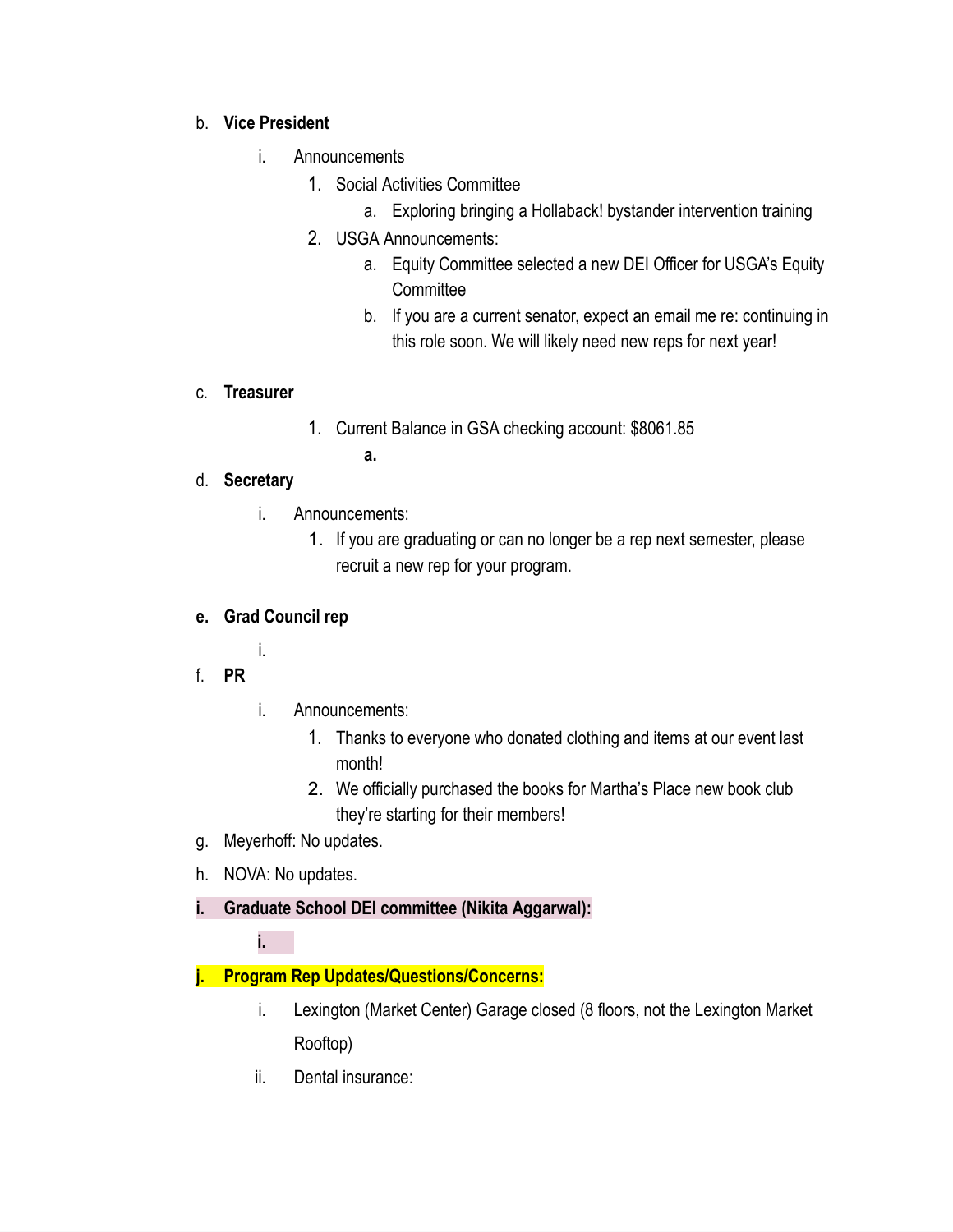-Comments from Kasey Knopp: FYI: for dental and vision you can be seen by residents/students at the University as well. It is a decent alternative and much less expensive than going to an office.We recently had a student have to do this for serious dental work.

- iii. Make quick facts sheet for incoming students
- 5. Old Business:
	- a. Meet & Confer updates
		- i. May meeting cancelled, meeting June 10th
		- ii. Planned next agenda items:
			- 1. University System of Maryland vaccine mandate for all students
			- 2. Clarification of COVID-19 compliance on campus
			- 3. Planning to also present on "what it means to be a graduate student" to the Deans and VPs this fall
			- 4. Anything else that we should bring to their attention?
			- 5. Dental and eye insurance
	- b. SafeRides and SafeWalk perimeter
		- i. Meeting in early April screenshared the local address data results but was not able to actually share the data with the safety committee
		- ii. In the meantime, the committee could visually identify a section of Pigtown that had many students living there but was not included in the perimeter
	- c. Parking & Transportation
		- i. UM Shuttle resumes on August 2nd
		- ii. Starting on August 1st, students need to return to parking in Lexington Garage
		- iii. The Lyft programs will end July 30th
		- iv. SafeRides and SafeWalk will continue!
	- d. UMB Police & Safety
		- i. Maryland passed many police reform bills last month and UMB PD is working to be in compliance with all of the new legislation
			- 1. Link to an article about the [legislation](https://www.npr.org/2021/04/10/986159466/maryland-lawmakers-override-vetoes-on-sweeping-police-reform)
		- ii. Internship opportunities for SSW students in collaboration with UMB Police
			- 1. Fall 2021 program start
			- 2. Most likely will work with people in the community experiencing homelessness OR those with misdemeanor charges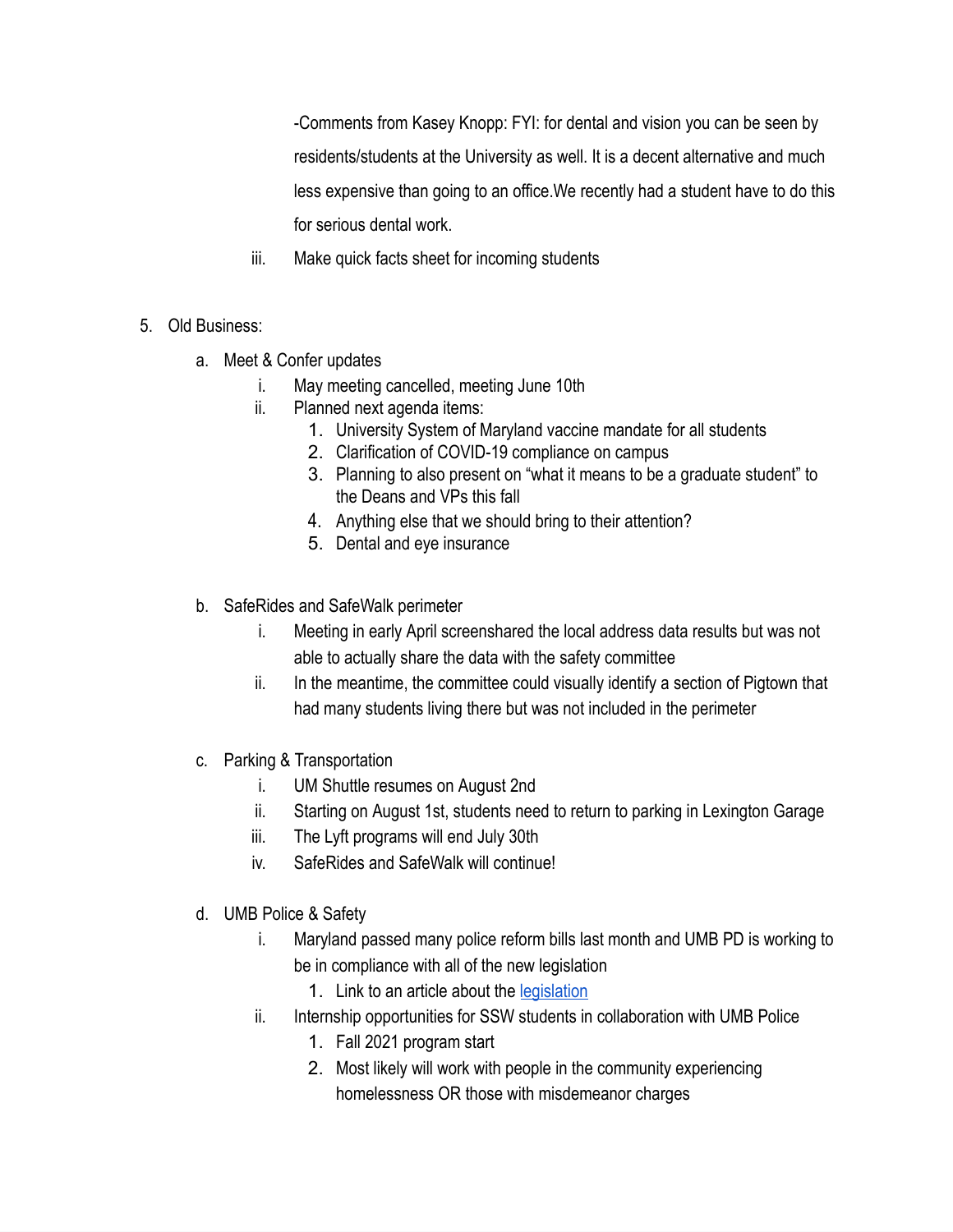- iii. Discussed the variety of stress-induced safety training that UMB Police are planning and organizing
- 6. New Business:
	- a. GRA Stipend
		- i. Emily, Hadley, and Sydney met with UMB's Executive Cabinet today to go over the stipend presentation
			- 1. Some mixed responses
		- ii. We are STILL pushing for a transparent, annual stipend assessment for all programs
			- 1. Will bring this up again at Meet and Confer to see if there was feedback from this morning's meeting
		- iii. We do want your feedback!
			- 1. We have been posed a question about *fees being included in stipends vs. an increase without fees included*. Let us know your thoughts [here](https://docs.google.com/forms/d/e/1FAIpQLSeiGkHogA2gQzUJ8cKVfAzW4JZohYoevWlaVeKvjov5OTySrw/viewform?gxids=7628)
- 7. Upcoming Events:
	- a. Thank you from the 2020 -2021 E-board!
	- b. Other Business/Announcements
		- i. GSA Rep Climate Survey linked [here](https://forms.gle/2Hjfe9EGZodZCiYV7)
		- ii. FREE online trainings on bystander intervention and conflict de-escalation, particularly focused on anti-AAAPI harassment and hate by Hollaback linked [here](https://www.ihollaback.org/harassmenttraining/)
		- iii. All reporting, including COVID-19 compliance, is still required to go through UMB Hotline via EthicsPoint. You can call the hotline or fill out a form online linked [here](https://www.umaryland.edu/coronavirus/content/testing-hygiene-and-health/how-can-i-report-someone-who-refuses-to-properly-wear-a-face-covering-in-acco.php).
		- iv. COVID-19 testing locations:
			- 1. Baltimore Convention Center: Link to find available appointment times [here](https://www.umms.org/coronavirus/fighting-covid/expanded-clinical-locations/baltimore-convention-center) from Monday - Friday. Can also walk-in.
			- 2. UM Immediate Care: Register [here](https://www.medschool.umaryland.edu/flushot/) (just select 'Covid testing only')
		- v. COVID-19 vaccination at UMB and in Maryland is ongoing.
			- 1. COVID-19 Vaccination Clinic at the SMC has received approval to vaccinate *anyone 16 or older* regardless of whether they live, work, or learn in the city of Baltimore. This includes all students, faculty, and staff of UMB, as well as alumni, family members, friends, and neighbors!
				- a. Vaccination locations: UMB's campus center, Baltimore Convention Center, M&T Bank Stadium, pharmacies, health department, etc